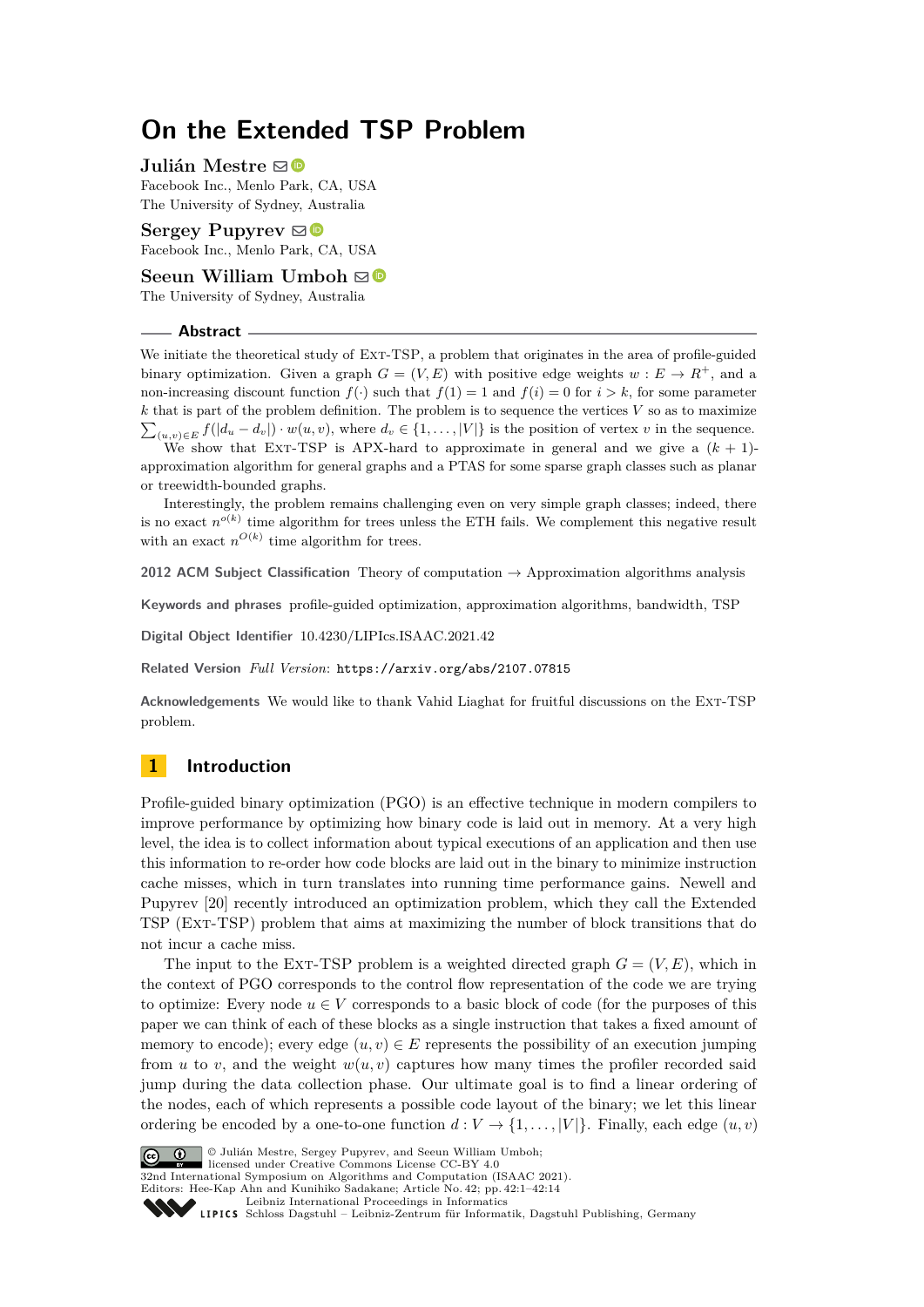#### **42:2 On the Extended TSP Problem**

contributes  $f(|d_u - d_v|) \cdot w(u, v)$  to the objective, where  $|d_u - d_v|$  is the distance between the edge endpoints in the linear ordering, and  $f(.)$  is a non-increasing discount function such that  $f(1) = 1$  and  $f(i) = 0$  for  $i > k$ , where  $k = O(1)$  is part of the problem definition.

Newell and Pupyrev [\[20\]](#page-13-0) designed and evaluated heuristics for Ext-TSP leading to significantly faster binaries. Their implementation is available in the open source project Binary Optimization and Layout Tool (BOLT) [\[17,](#page-13-1) [20,](#page-13-0) [22\]](#page-13-2). In their experiments, they found that setting *k* to be a small constant<sup>[1](#page-1-0)</sup> and  $f(|d_u - d_v|) = \left(1 - \frac{|d_u - d_v|}{k}\right)$  for  $1 < |d_u - d_v| < k$ , yields the best results. The high level intuition is that the discount factor is a proxy for the probability that taking the jump causes a cache miss. Thus, the Ext-TSP objective aims at maximizing the number of jumps that do not cause a cache miss.

In this paper we initiate the theoretical study of Ext-TSP by providing a variety of hardness and algorithmic results for solving the problem both in the approximate and the exact sense in both general and restricted graph classes.

## **1.1 Our results**

We show that EXT-TSP is APX-hard to approximate in general. We give a polynomial time  $(k+1)$ -approximation algorithm and a  $n^{O(\frac{k}{\epsilon})}$  time  $(2+\epsilon)$ -approximation for general graphs. We also give a  $n^{O(\frac{k}{\epsilon})}$  time  $(1+\epsilon)$ -approximation for some sparse graphs classes such as planar or treewidth-bounded graphs.

Interestingly, the problem remains challenging even on very simple graph classes; indeed, there is no exact  $n^{o(k)}$  time algorithm for trees unless the ETH fail. Finally, we complement this negative result with an exact  $n^{O(k)}$  time algorithm for trees.

## **1.2 Related work**

PGO techniques have been studied extensively in the compiler's community. Code reordering is arguably the most impactful optimization among existing PGO techniques [\[22\]](#page-13-2). The classical approach for code layout is initiated by Pettis and Hansen [\[24\]](#page-13-3), who formulated the problem of finding an ordering of basic blocks as a variant of the maximum directed TRAVELING SALESMAN PROBLEM on a control flow graph. They describe two greedy heuristics for positioning of basic blocks. Later, one of the heuristics (seemingly producing better results) has been adopted by the community, and it is now utilized by many modern compilers and binary optimizers, including LLVM and GCC. Very recently, Newell and Pupyrev [\[20\]](#page-13-0) extended the classical model and suggested a new optimization problem, called Extended-TSP. With an extensive evaluation of real-world and synthetic applications, they found the objective of Ext-TSP is closely related to the performance of a binary; thus, an improved solution of the problem yields faster binaries. We refer to [\[20\]](#page-13-0) for a complete background on this literature.

The problem of laying out data in memory to minimize the cache misses has been studied in the Algorithms community  $[1, 12, 19, 30]$  $[1, 12, 19, 30]$  $[1, 12, 19, 30]$  $[1, 12, 19, 30]$ . In this setting a number of requests arrives online and our job is to design an eviction policy [\[31\]](#page-13-6). Even though ultimately, we are also concerned with minimizing cache misses, there are two main differences: first, the profile data gives us information about future request that we can exploit to improve locality; second, this optimization is done at the compiler, which does not have control over the operating system's cache eviction policy. The benchmark used for online algorithms is the competitive

<span id="page-1-0"></span><sup>1</sup> To be more specific, *k* is the number of blocks that can fit into 1024 bytes of memory.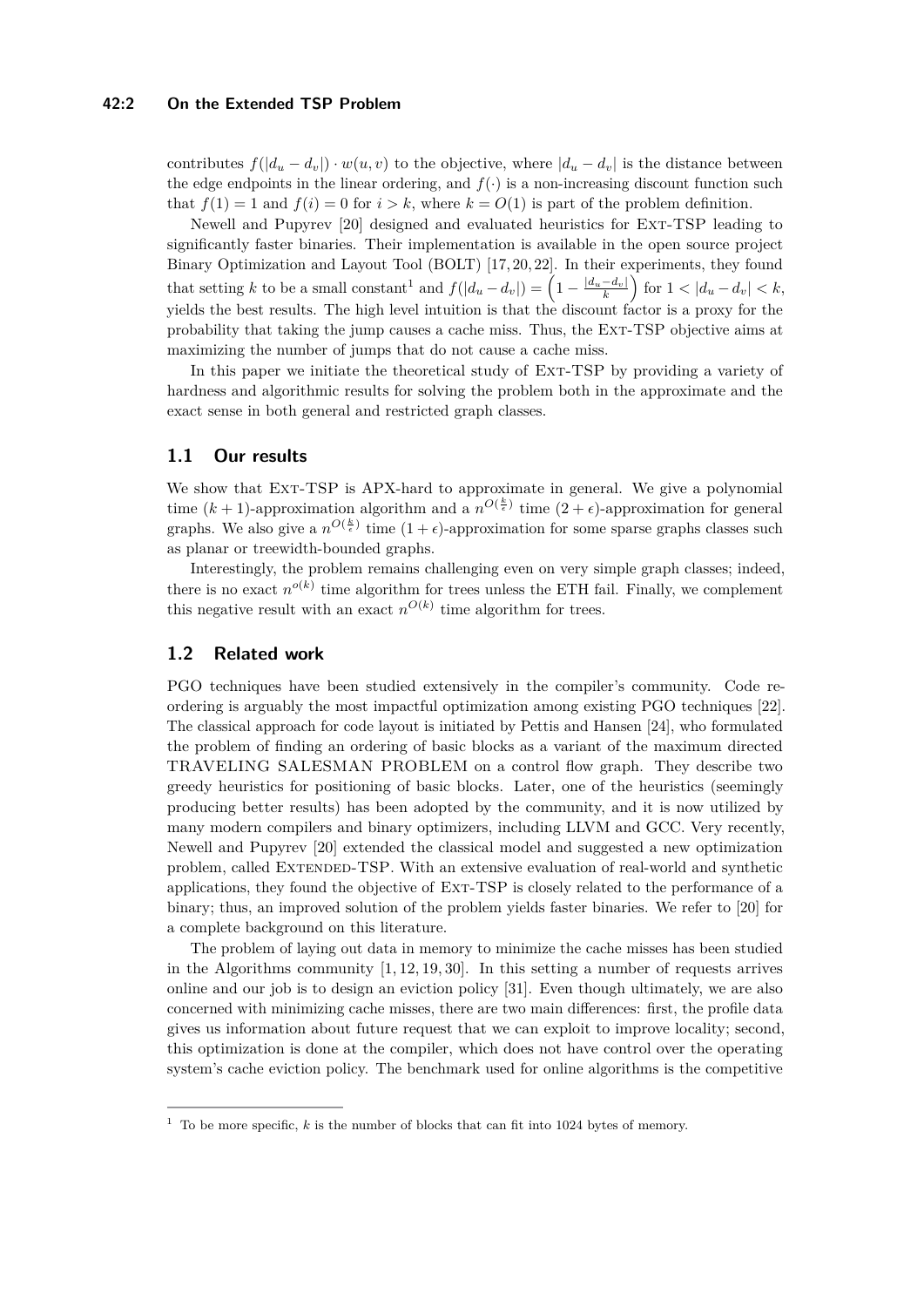ratio: the number of cache misses incurred by the online algorithm divided by the number of cache misses incurred by an optimal algorithm that knows the entire sequence of requests in advance. It is known that the best competitive ratio is  $\Theta(k)$  for deterministic algorithms and is  $\Theta(\log k)$  [\[1\]](#page-12-0), where *k* is the size of the cache.

There are many classical optimization problems that seek for to sequence the vertex set of a graph to optimizing some objective function. The two most closely related to our problem are MAX TSP and MIN BANDWIDTH.

An instance of Max TSP consists of a weighted undirected graph and our objective is sequence the vertex set to maximize the weight of adjacent nodes. The problem is known to be APX-hard [\[23\]](#page-13-7) and a number of approximation algorithms are known [\[4,](#page-12-2)[7,](#page-12-3)[13,](#page-12-4)[15,](#page-12-5)[16,](#page-13-8)[18,](#page-13-9)[21,](#page-13-10)[28\]](#page-13-11), with the best being the  $5/4$ -approximation of Dudycz *et al.* [\[7\]](#page-12-3) that runs in  $O(n^3)$ .

An instance of MIN BANDWIDTH consists of an undirected graph and our objective is to sequence the vertex set to minimize the maximum distance between the endpoints of any edge in the graph. The problem admits an  $n^{O(b)}$  time exact algorithm [\[26\]](#page-13-12), where *b* is the bandwidth of the graph. On the negative side, there is no exact  $g(b)n^{o(b)}$  time algorithm [\[5\]](#page-12-6) and unless the ETH fails, even in trees of pathwidth at most two. Several poly-logarithmic approximation algorithms exist for different graphs classes  $[9, 11, 14]$  $[9, 11, 14]$  $[9, 11, 14]$ ; on the other hand, it is NP-hard to approximate the problem within any constant even for caterpillars [\[6\]](#page-12-10).

A somewhat related problem is the Min Linear Arrangement problem. An instance consists of an undirected graph and our objective is to sequence the vertex set to minimize the sum of the distances between the endpoints of each edge in the graph. Minimizing this objective function is equivalent to maximizing the Ext TSP objective function with the discount function  $f(i) = 1 - i/n$ . MIN LINEAR ARRANGEMENT admits polynomial-time exact algorithms on trees [\[29\]](#page-13-13); however, we are not aware of any results for higher treewidth. There are several poly-logarithmic approximation algorithms [\[3,](#page-12-11) [8,](#page-12-12) [10,](#page-12-13) [25\]](#page-13-14) based on the spreading metrics technique of Even et al. [\[8\]](#page-12-12); however it is unclear how these techniques can be made to work for Ext TSP. Moreover, for our applications, we are interested in the regime where  $k \ll n$ , so this connection does not yield a result of practical relevance.

## **2 Problem definition and hardness**

An instance of EXT-TSP problem consists of a directed graph  $G = (V, E)$  with positive edge weights  $w : E \to R^+$  and a non-increasing discount function  $f(\cdot)$  where  $f(1) = 1$  and  $f(i) = 0$  for  $i > k$ , where k, where k is a parameter that is part of the problem definition. The problem is to sequence the vertices *V* so that  $d_v \in \{1, \ldots, |V|\}$  is position of vertex *v* with the objective to maximize

$$
\sum_{(u,v)\in E} f(|d_u - d_v|) \cdot w(u,v)
$$

The first thing to notice is that the fact that we could have defined the problem on an undirected graph since the contribution of an edge  $(u, v)$  to the objective only depends on its weight and the distance between its two endpoints, and is independent of whether it is a forward or a backward jump. Indeed, we can reduce the undirected case to the directed case and vice versa: Given an undirected graph, we can orient the edges arbitrarily; while given a directed graph we can combine pairs of anti-parallel edges into a single edge by adding up their weight.

In order to simplify our exposition, from now on we assume the input graph is undirected. Right away, this allows us to relate EXT-TSP to MAX TSP and MIN BANDWIDTH, which in turn yields the following hardness results. Finally, for the sake of succinctness, we extend the edge weight function to subsets of edges; namely,  $w(S) = \sum_{e \in S} w(e)$  for  $S \subseteq E$ .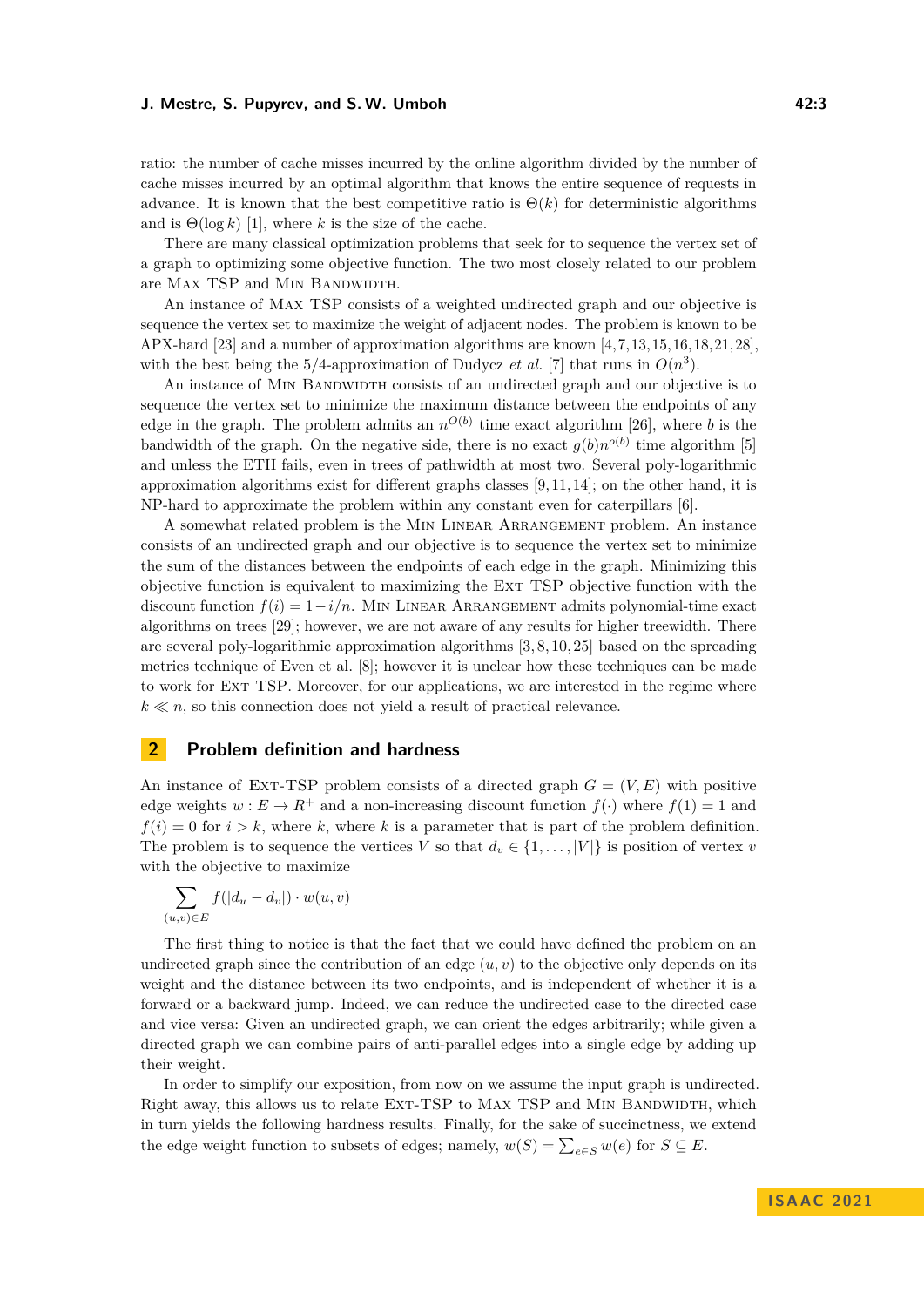<span id="page-3-0"></span>

**Figure 1** Dangling nodes of a root connected component *C*.

▶ **Theorem 1.** *The* Ext-TSP *problem exhibits the following hardness:*

**1.** *it is APX-hard, even when*  $k = 1$ *,* 

**2.** *does not admit an exact*  $n^{o(k)}$  *time algorithm unless the ETH fails, even in trees.* 

**Proof.** For the first part, we use the relation between EXT-TSP and MAX TSP, which is known to be APX-hard [\[23\]](#page-13-7). Recall that the objective of the latter problem is to maximize  $\sum_{(u,v)\in E:|d_u-d_v|=1} w_{(u,v)}$  given an undirected graph. We can reduce an instance of MAX TSP to an undirected instance of EXT-TSP with  $k = 1$  where  $f(1) = 1$  and  $f(2) = 0$ . Therefore, EXT-TSP is APX-hard even when  $k = 1$ .

For the second part, we use the relation to MIN BANDWIDTH. Recall that the objective of the latter problem is to minimize  $\max_{(u,v)\in E} |d_u - d_v|$ , the optimal value of this objective is called the *bandwidth* of the graph. Given an instance *G* with bandwidth *b*, consider the EXT-TSP instance where  $f(i) = 1$  for  $0 \le i \le k$  and  $f(k+1) = 0$ ; if  $k = b$  then the objective of this instance must be  $w(E)$  as there exists a sequencing where the endpoints of every edge are within at most k of one another. It follows that, if we could have an  $n^{o(k)}$  time algorithm for EXT-TSP that implies an  $n^{o(b)}$  time algorithms, which does not exist even for very simple trees unless the ETH fails [\[5\]](#page-12-6).

## **3 Exact Algorithms**

In this section we complement the hardness from the previous section by developing an exact algorithm for trees whose running time is polynomial when  $k = \mathcal{O}(1)$ .

## $\blacktriangleright$  **Theorem 2.** *There is an*  $n^{O(k)}$  *time algorithm for solving* Ext-TSP *optimally on trees.*

**Proof.** Let *T* be the input tree. Consider an optimal solution OPT, and let *O* be the set of *realized edges*, that is, the subset of edges whose endpoints are at distance at most  $k$  in OPT. Without loss of generality we assume that each connected component of *O* is laid out in a contiguous stretch in the optimal sequencing. Using this simple insight, we use dynamic programming (DP) to build a solution for the connected component *C* that has the root of the tree, and solve separately the subtree rooted at nodes that are not in *C* but that have a parent in *C*; we call such nodes *dangling* nodes of *C* (see Figure [1\)](#page-3-0). Without loss of generality, we assume that  $|C| > k$ . If *C* happens to be smaller, we can guess the optimal sequencing for *C* (there are only  $n^{k-1}$  choices), solve separately the subproblems rooted at dangling nodes of *C*, and keep the best solution.

Our algorithm is based on a subtle DP formulation. Each DP state represents succinctly a partial solution for a subtree of *T*, and it is defined by a tuple  $(z, \sigma, R)$ , where

- $\bullet z \in V$  is the root of the subtree of *T* we are trying to solve,
- $\sigma$  is a sequence of *exactly k* nodes in  $T_z$ , the subtree of *T* rooted at *z*,
- $\equiv$ *R* is the set of edges incident on  $\sigma$  that have already been realized.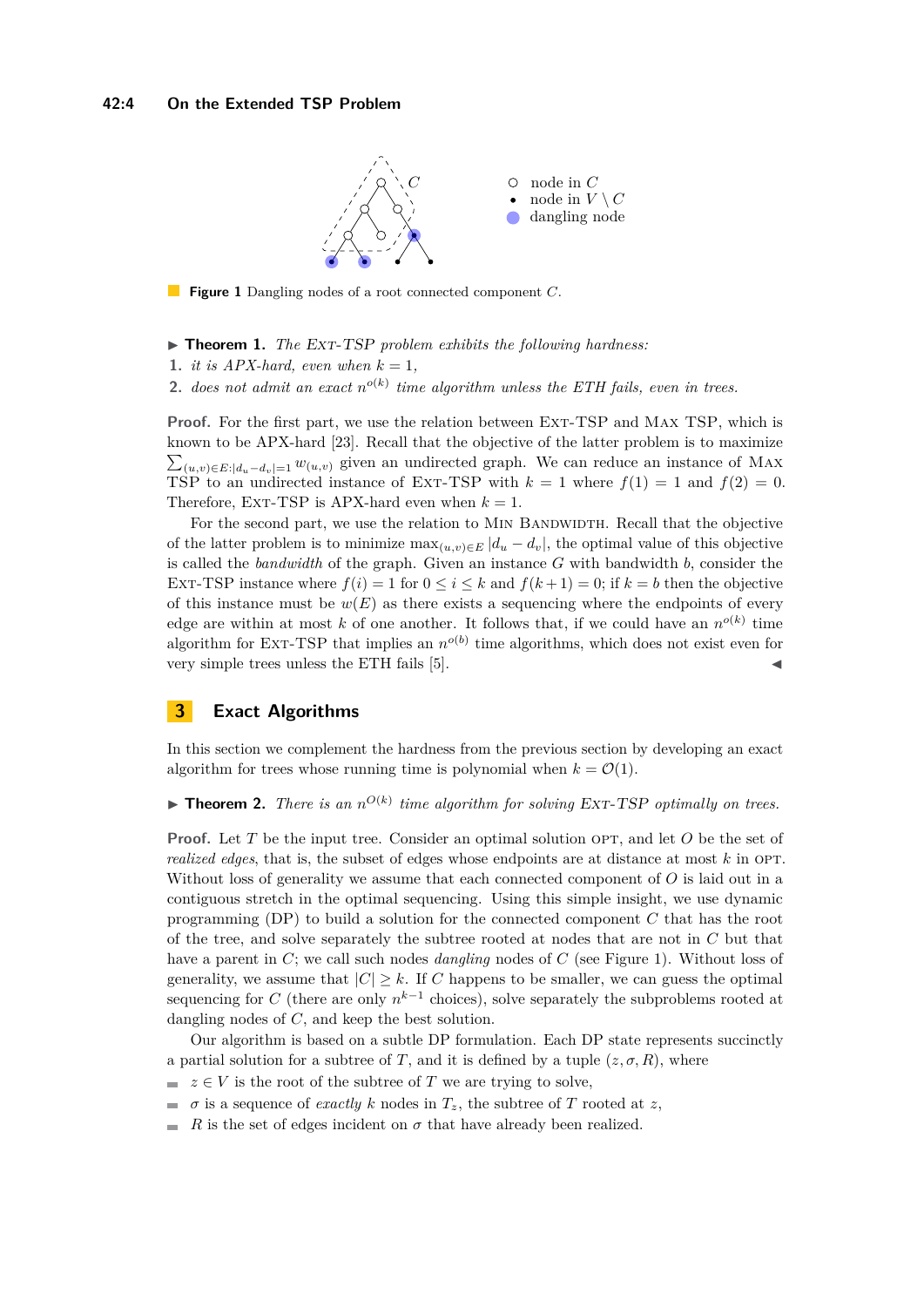<span id="page-4-0"></span>

**Figure 2** Two example showing the entry ports of a node  $t \in T_z \setminus \sigma$ . On the left, all entry ports of *t* are open, while on the right all entry ports of *t* are closed.

It is worth noting that although the structure of the DP states builds on that used in the algorithm of Saxe [\[26\]](#page-13-12) for MIN BANDWIDTH, the fact that we do not necessarily realize all edges means we need new ideas and a more involved DP formulation to solve Ext-TSP.

Our high level goal is to build an edge weighted graph *H* over these tuples plus two dummy source and sink nodes *s* and *t* such that every optimal solution to the Ext-TSP problem on the subtree  $T_z$  induces an *s*-*t* path whose weight equals the value of this solution; and conversely, every  $s$ - $t$  path induces an EXT-TSP solution of  $T_z$  whose value equals the weight of the path. Thus, once the graph is defined and the equivalence established, solving Ext-TSP amounts to a shortest path computation in *H*.

To provide some motivation and intuition on the definitions that will follow, consider an optimal solution of  $T_z$  realizing a subset of edges  $O$ , where  $C$  is the connected component of  $(T_z, O)$  that contains the root *z*, and let  $\tau$  be the optimal sequence for *C*. Note that  $\tau$ realizes  $O[C]$ , and by our earlier assumption  $|\tau| \geq k$ . For each  $j \in \{1, \ldots, |C| - k + 1\}$  we let  $\sigma^j$  be the subsequence of *τ* from *j* to  $j + k - 1$  and we let  $R^j$  be the subset of edges realized by the first  $j + k - 1$  positions of  $\tau$  that have at least one endpoint in  $\sigma^j$ . Then the path induced by  $\tau$  in  $H$  will be

$$
s \to (z, \sigma^1, R^1) \to (z, \sigma^2, R^2) \to \cdots \to (z, \sigma^{|C|-k+1}, R^{|C|-k+1}) \to t
$$

The weight of the first edge  $s \to (z, \sigma^1, R^1)$  will be defined as the contribution of  $\sigma^1$  to the objective, that is the total discounted (according to  $\sigma^1$ ) weight of edges  $R^1$ . The weight of the last edge  $(z, \sigma^{|C|-k+1}, R^{|C|-k+1}) \to t$  will be defined as the value of the subproblems defined by dangling nodes of  $\sigma^{|C|-k+1}$  not spanned by  $R^{|C|-k+1}$ . Finally, the weight of an edge  $(z, \sigma^j, R^j) \to (z, \sigma^{j+1}, R^{j+1})$  will be defined as the value of the subproblem defined by dangling nodes of  $\sigma^j \setminus \sigma^{j+1}$  not spanned by  $R^{j+1}$  plus the discounted weight of  $R^{j+1} \setminus R^j$ . Since we do not double count any contributions, the weight of the path adds up to the value of the optimal solution for  $T_z$ .

Our goal is to impose some restrictions on the vertices and edges in *H* so that every *s*-*t* path induces a solution of equal value in *Tz*. To that end we will define the notion of valid tuples and valid edges, but before we do that, we must introduce a few more concepts.

Given a tuple  $(z, \sigma, R)$  we say that a node  $u \in \sigma$  is an *entry port* for a node  $t \in T_z \setminus \sigma$  if the unique path *P* from *t* to *u* in *T* does not go through any other vertex in  $\sigma$ ; furthermore, we say that *u* is a *closed entry port* of *t* if the edge in *P* out of *u* is in *R*, otherwise, we say *u* is an *open entry port* of *t*. Finally, we say that  $t \in T_z \setminus \sigma$  is *reachable* if all the entry ports of *t* are open. See Figure [2](#page-4-0) for an example illustrating these definitions.

A tuple  $(z, \sigma, R)$  is *valid* if for every  $t \in T_z \setminus \sigma$  the entry ports  $u \in \sigma$  for *t* are either all closed or all open. Indeed if  $(z, \sigma, R)$  was part of the path induced by some  $\tau$  then either *t* comes before  $\sigma$  in  $\tau$ , in which case t subtree spanned between the entry ports of t must have been already realized; or *t* comes after  $\sigma$  in  $\tau$ , in which case said subtree will be realized later on. Thus, we can focus only on valid tuples. We define a graph *H* over the valid tuples where we put a directed edge  $(z, \sigma, R) \rightarrow (z, \sigma', R')$  if: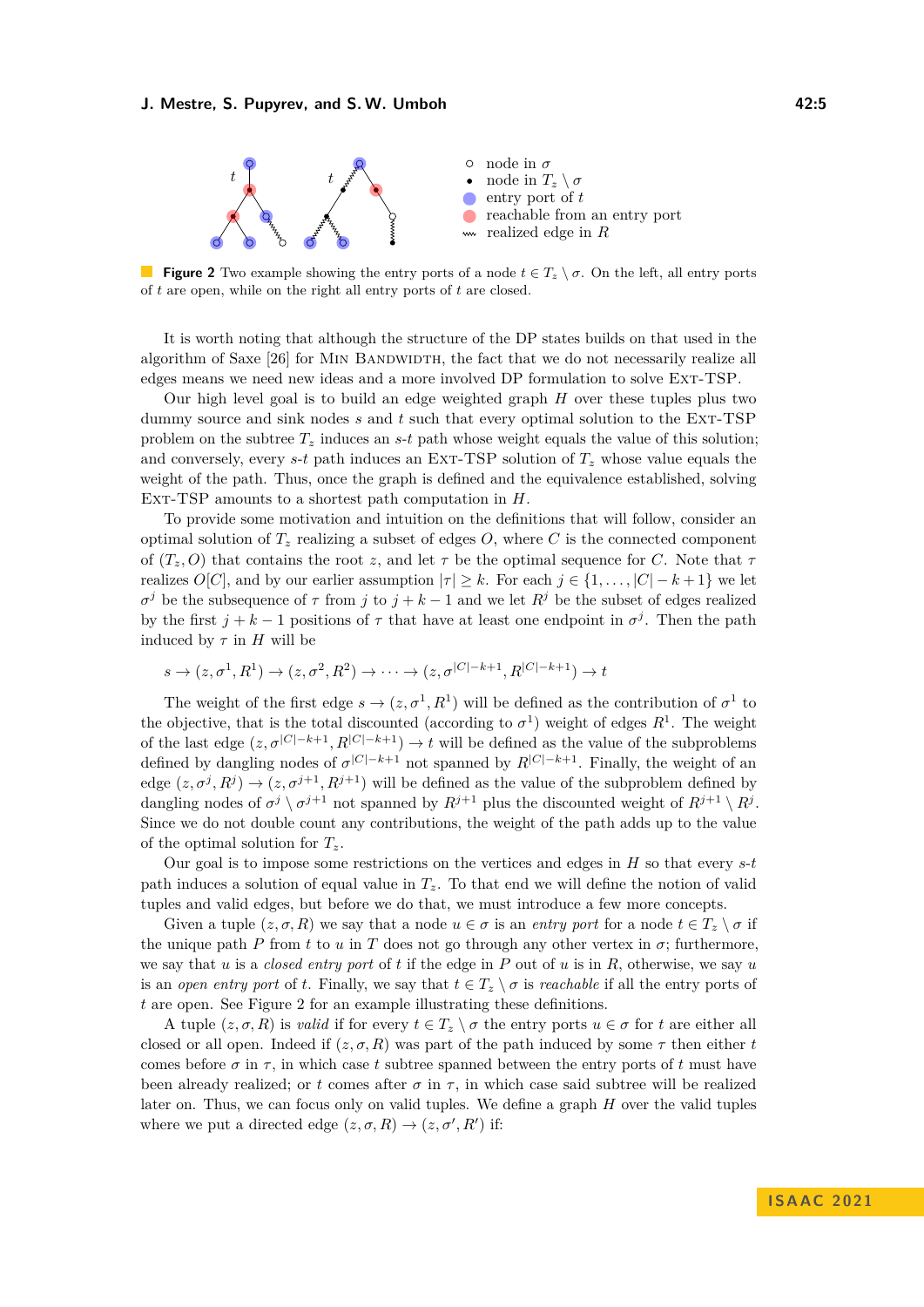#### **42:6 On the Extended TSP Problem**

- $σ'$  is obtained from  $σ$  by appending a reachable node (reachable with respect to the first  $\blacksquare$ tuple) *v* to  $\sigma$  and removing the first node *u* in  $\sigma$ ,
- $R'$  equals  $R$  minus edges in  $R$  that are incident on  $u$  but not on any other node in  $\sigma$ , plus m. edges from  $v$  to  $\sigma$ ,
- $(u, \text{parent}(u)) \in R \cup R'$  $\sim$
- for each child *c* of *u* such that  $(c, u) \notin R \cup R'$ , *u* is the unique (open) entry port of *c*  $\blacksquare$ (defined with respect to the first tuple) and  $v \notin T_c$ ; we call such c, a *dangling child* of u.

Furthermore, we define the weight of such an edge to be the discounted weight of newly realized edges (namely,  $R' \setminus R$ ) plus the total value of the optimal solutions for subtrees defined by dangling children of *u*. Note that the  $R' \setminus R$  must connect *v* to other nodes in  $\sigma$ , so we have all the information needed to discount their weight.

Finally, we connect *s* to each tuple  $(z, \sigma, R)$  where *R* is the set of edges with both endpoints in  $\sigma$  and the weight of the edge is the discounted (w.r.t.  $\sigma$ ) weight of *R*; and we connect each tuple  $(z, \sigma, R)$  to *t* if the only reachable nodes adjacent to  $\sigma$  are dangling children and we set the weight of the edge to be the total value of the subproblems defined by those dangling children.

Given a path *P* in *H* we define  $\tau$  to be the induced solution by taking the  $\sigma$  of the first tuple in the path, and then extending the ordering by appending the new node of the  $\sigma$  in the next tuple and so on. Similarly, we can define the inverse operation: Given a sequencing *τ* realizing a connected component of nodes that have the root of the tree, then we can define a sequence of tuples such that the sequence of tuples induces *τ* .

<span id="page-5-0"></span>▷ Claim 3. Let *P* be a path out of *s* in *H* inducing some ordering *τ* . Then *τ* realizes exactly the union of all the *R*-sets in *P*.

The claim is easy to prove by induction on the length of the sequence. If the sequence has only one tuple  $(z, \sigma, R)$ , then  $\tau = \sigma$  and R is the set of edges realized by  $\sigma$ , so the claim follows. Otherwise, if the last two tuples are  $(z, \sigma, R)$  and  $(z, \sigma', R')$  and *v* is the last node in  $\tau$  then  $R' \setminus R$  is the set of edges realized by  $\tau$  incident on *v* and we can use induction to account for the rest.

In order to prove the correctness of our dynamic programming formulation, we need to argue that every solution  $\tau$  to the original problem induces a path of equivalent cost, and vice-verse.

 $\triangleright$  Claim 4. Let  $\tau$  be the sequence of nodes in the connected component *C* of edges realized by the optimal solution OPT having *z*. The sequence of tuples induced by  $\tau$  forms a valid *s*-*t* path whose weight equals

$$
\sum_{(u,v)\in T[C]} f(|d_u - d_v|) w(u,v) + \sum_{\substack{u \notin C \\ \text{parent}(u) \in C}} \text{OPT}[T_u],
$$

where  $d_u$  is the position of  $u$  in  $\tau$ .

If the sequence is a path, then by Claim [3,](#page-5-0) *τ* realizes precisely the union of the *R*-sets in the sequence, and the weight of the path is precisely as stated in the claim. It only remains to show that the sequence is indeed a path. Consider two consecutive tuples  $(z, \sigma, R)$  and  $(z, \sigma', R')$  along the sequence. Our goal is to show that there is an edge connecting them. The first two conditions of a valid edge definition hold by definition of the induced sequence of tuples. For the third condition, note that  $(u, \text{parent}(u))$  must be realized by  $\tau$  and so parent(*u*) must occur within *k* positions of *u* so the edge must appear in  $R \cup R'$  and the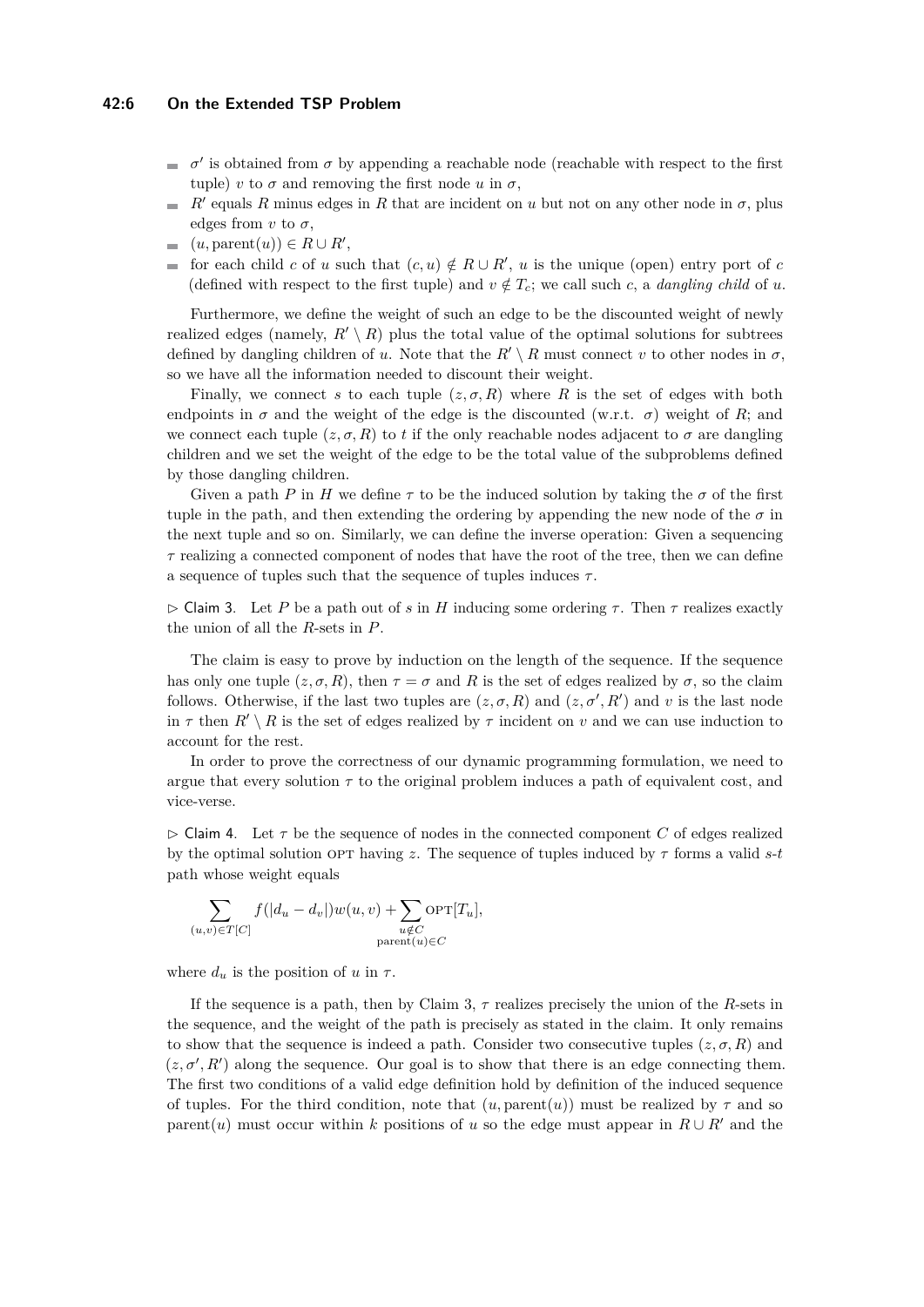condition holds. For the fourth condition, if we let *c* be a child of *u* such that  $(c, u) \notin R \cup R'$ , we note that  $\tau$  cannot realize this edge after  $\sigma'$ , so it must be the case that  $v \notin T[c]$  (otherwise *v* would be disconnected from the root in  $C$ ) and that  $c$  is dangling child of  $u$  (otherwise  $c$ has a descendant in  $\sigma$  that would be disconnected from the root in *C*).

 $\triangleright$  Claim 5. For a given *s*-*t* path in *H*, let  $\tau$  be the ordering induced by the path. Then the set of edges realized by *τ* forms a connected component *C* that contains the root and the weight of the path equals

$$
\sum_{(u,v)\in T[C]} f(|d_u-d_v|) w(u,v) + \sum_{\substack{u\notin C \\ \text{parent}(u)\in C}} \text{OPT}[T_u],
$$

where  $d_u$  is the position of  $u$  in  $\tau$ .

By Claim [3,](#page-5-0)  $\tau$  realizes precisely the union of the *R*-sets in the sequence. For every  $v \in \tau$ other than *z*, we argue that  $(v, \text{parent}(v))$  is realized by  $\tau$ . Indeed, let  $(z, \sigma, R)$  be the last tuple such that  $v \in \sigma$ . If  $(z, \sigma, R)$  is not the last tuple, by the third existence condition on the edge to the next tuple guarantees that  $(u, parent(u))$  is realized. If  $(z, \sigma, R)$  is the last tuple, by the existence condition on the edge to  $t$ , all reachable nodes adjacent to  $\sigma$  are dangling, in particular parent(*u*) is not reachable. Therefore, since  $(v, \text{parent}(v))$  is realized for all *v*, using induction we get that *v* must be connected all the way to the root with realized edges. Therefore the vertices in *τ* form a connected subtree containing the root *z*, and the set of realized edges is precisely this subtree.

All this effort would be for naught, unless we could represent *H* succinctly. Recall that every node in *H* is a tuple  $(z, \sigma, R)$ ; clearly, there are only *n* choices for *z* and only  $n^k$  choices for  $\sigma$ ; furthermore, for an edge to be in *R*, since  $\sigma$  is a contiguous chunk of size *k*, they can only realize edges with connection to the previous *k* nodes, thus, we can represent *R* succinctly by listing those additional *k* nodes. Overall, there are  $n^{2k+1}$  edges in *H*; we can list the outgoing neighboring tuples in  $O(n)$  time per tuple<sup>[2](#page-6-0)</sup>. Therefore, we can run Dijkstra in  $O(n^{2k+2})$  time and identify the connected component of *z*. Since this has to be done for every node in *T*, we gain an extra factor of *n* for a running time of  $O(n^{2k+3})$ .

## **4 Approximation Algorithms for special graph classes**

In this section, we shows that we can get very good approximations for special graph classes that go beyond trees.

<span id="page-6-1"></span>**Findment 6.** There is an  $n^{O(\frac{kt}{\epsilon})}$  time  $(1+\epsilon)$ -approximation for Ext-TSP in graphs with *a tree decomposition of tree-width t.*

**Proof.** Let *T* be the tree decomposition of our input graph *G* and let  $h = \lfloor 1/\epsilon \rfloor$ . To simplify the presentation of our algorithm we define an auxiliary problem, where the goal is to partition the vertex set into clusters of size at most *hk* and order each part separately, the EXT-TSP objective is computed for each part and summed up. If we let OPT be the value of the optimal solution for the original problem, we claim that  $OPT'$ , the value of the optimal solution for the auxiliary problem is not much lower; more precisely,

$$
OPT' \ge \frac{h-1}{h} OPT.
$$

<span id="page-6-0"></span><sup>2</sup> We do not attempt to optimize this running time.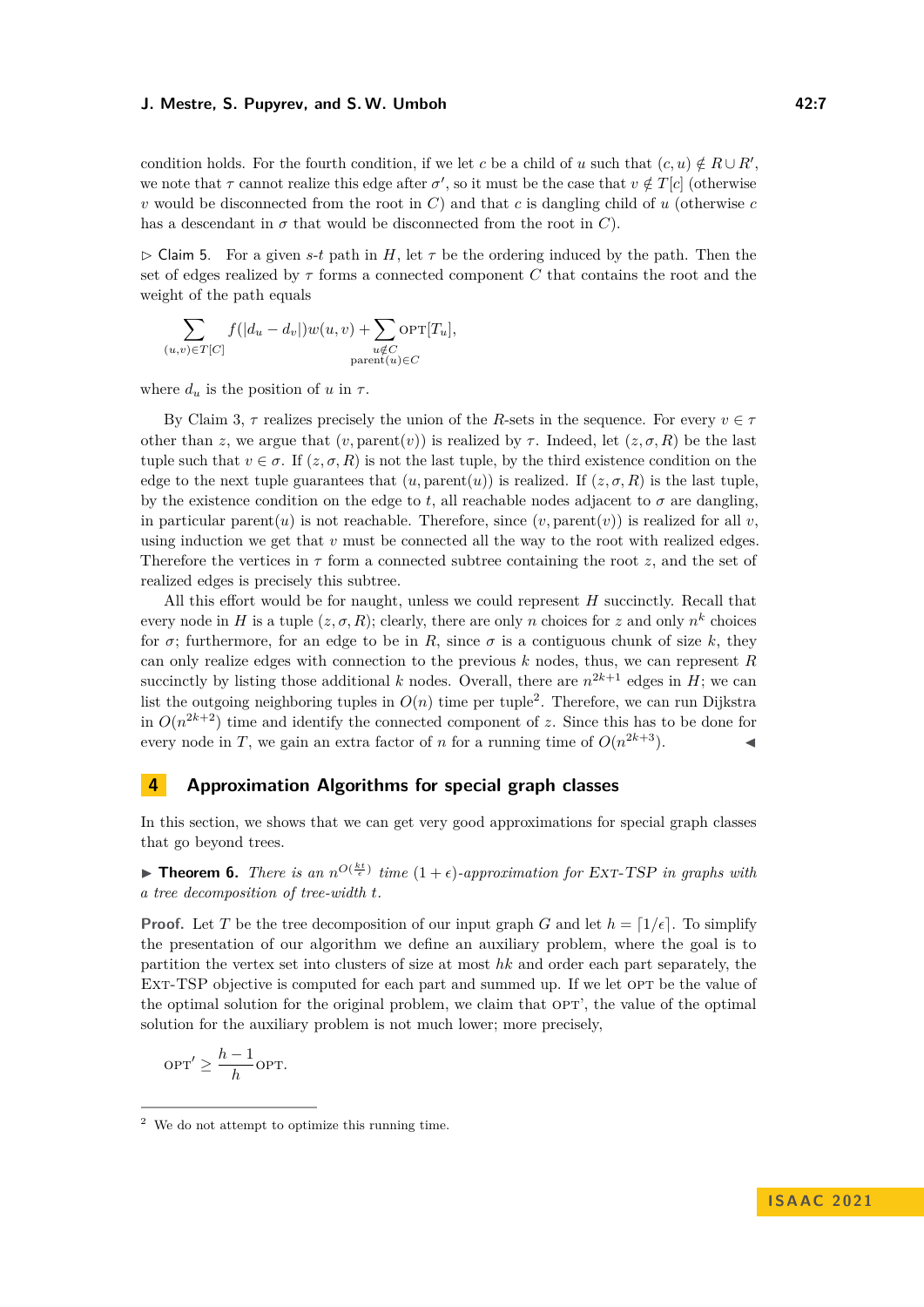#### **42:8 On the Extended TSP Problem**

To see this, suppose that OPT lists the vertices in the order  $v_1, v_2, \ldots, v_n$ . We pick a random threshold  $\alpha$  u.a.r. from  $\{0, 1, \ldots, k-1\}$ , and cluster vertices together so that for each *j* we have a cluster  $\{v_{hkj+1+\alpha}, \ldots, v_{hk(j+1)+\alpha}\}$ , yielding a solution to the auxiliary problem. Note that the probability of an edge that is realized by OPT must have endpoints that are at most *k* apart in the ordering, so there is only a  $1/h$  chance of that edge not being present in  $OPT'$ . Although this is a randomized construction, and it just shows that  $E[OPT'] \geq \frac{h-1}{h}$ OPT, it is easy to see that there must exist a value of  $\alpha$  that yields the desired bound<sup>[3](#page-7-0)</sup>.

Given a tree decomposition for *G* with treewidth *t*, and a bag *B* in the decomposition we denote with  $T[B]$  the subset of vertices in the original graph spanned by the sub-decomposition rooted at *B*. For each  $u \in B$  we define a collection orderings of subsets  $S_u$ , such that for an ordering  $\sigma$  of a subset  $S \subseteq V$  of vertices to be in  $\mathcal{S}_u$  we require that:

- $|S| \leq hk$ ,
- $u \in S$ , and

the subgraph  $(S, \{(a, b) \in E[S] : |\sigma(a) - \sigma(b)| \leq k\})$  is connected.

We define a dynamic programming formulation for our auxiliary problem as follows. For each bag *B* in the decomposition and each |*S*|-tuple ( $\sigma_u : u \in B$ ) where  $\sigma_u \in \mathcal{S}_u$ , we create a dynamic programming state  $A[B, (\sigma_u : u \in B)]$  that corresponds to the cost of the best solution for *T*[*B*] where each  $\sigma_u$  is the ordering of one of the clusters in the solution of the auxiliary problem. To keep the requirements feasible we ask that for any  $u, v \in B$  either  $\sigma_u = \sigma_v$ , or  $\sigma_u$  and  $\sigma_v$  do not share any vertices.

We work with a nice tree decomposition with join, forget, and introduce nodes. To define the recurrence for *A* we consider each case.

- Join node: Here we have two children with the same bag as the node. We simply pass  $\blacksquare$ the tuple constraining the solution space to each child. To compute its value we add the value of the two children and subtract the contribution of edges inside of *B* to avoid double counting. Notice that the distance between the endpoints of *E*[*B*] is specified by  $(\sigma_u : u \in B)$  so we can compute the appropriate discount of these edges.
- $\blacksquare$  Introduce node: Here we have a single child with a bag having one fewer element; call it *u*. We remove  $\sigma_u$  from the tuple and *u* from *B*. To compute its value we add the contribution of edges between *u* and other nodes in  $\sigma_u$  to the value of the child. Again, we can use  $\sigma_u$  to discount the weight of these edges accordingly.
- Forget node: Here we have a single child with a bag with one additional element, call it *u*. To compute its value we need to guess the  $\sigma_u$  in the optimal solution. If *u* happens to already be in the sequence  $\sigma_v$  of some  $v \in B$  then  $\sigma_u = \sigma_v$ . Otherwise, we must guess  $\sigma_u$ by picking *hk* vertices from  $T[B] \setminus \cup_{v \in B} \sigma_v$  and checking that  $\sigma_u \in \mathcal{S}_u$ . Going over all possible valid states for the child bag and keeping the state with highest value yields the value of the state of the parent bag.

For the correctness, notice that there is no loss of information in the case of a introduce node. Let *u* be the node begin introduced. Either *u* is the only vertex in common between *B* and  $\sigma_u$ , in which case *u* is the only vertex in *T*[*B*] by virtue of  $\sigma_u$  being connected in *G*, and so it is safe to forget  $\sigma_u$  together with *u* in the child node. Or, there exists another  $v \in B - u$  such that  $v \in \sigma_u$ , which case  $\sigma_v = \sigma_u$  and so the information about the constraints we imposed in *u*'s part are preserved further down the decomposition.

<span id="page-7-0"></span><sup>3</sup> Note that the argument is non-constructive in the sense that given *G* it is not clear how to partition *G* into clusters of size hk so that  $\text{OPT}' \geq \frac{h-1}{h} \text{OPT}$ . The argument only guaranteed the existence of such a clustering.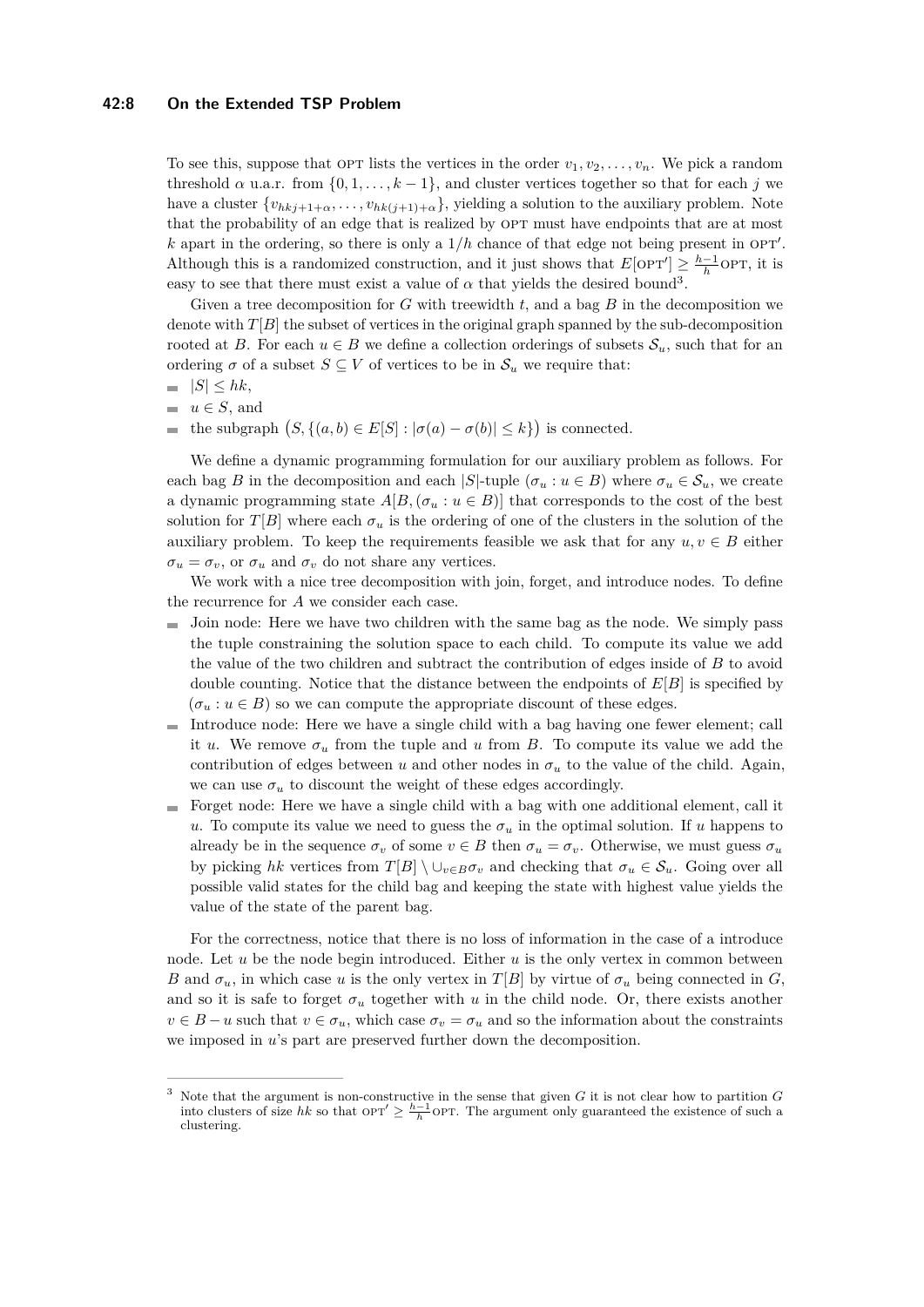For the correctness of the forget node case, note that the component that *u* belong to in the optimal solution is connected and that *B* acts like a separator from  $T[B]$  to the rest of the graph, so if *u* is not in the same component as any node in *B*, then it must be in a component with only nodes in  $T[B] \setminus \cup_{v \in B} \sigma_v$ .

There are  $n^{hkt+1}$  states in the decomposition and each one is considered once by a state associated with the parent bag in the decomposition, so the overall work is linear on the number of the states. We can enumerate the states on the fly by paying another  $O(n)$  term per state so the total running time is  $n^{hkt+2}$ .

Now, setting  $h = 1 + 1/\epsilon$ , the optimal solution found by DP is bound to be a  $1 + \epsilon$ approximation for the original problem in  $n^{O(\frac{k t}{\epsilon})}$  as promised in the Theorem statement.

We can use this result to obtain a  $(1 + \epsilon)$ -approximation for planar graphs.

▶ **Corollary 7.** *There is an*  $n^{O(\frac{k}{\epsilon^2})}$  *time*  $(1 + \epsilon)$ *-approximation for* Ext-TSP *in planar graphs.*

**Proof.** Using Baker's technique [\[2\]](#page-12-14) we can find an *ℓ*-outerplanar subgraph *G*′ of the input graph *G* such that value of the optimal solution to the EXT-TSP in  $G'$  is at least  $1 - 2/\ell$ the value of the optimal solution in *G*. Since the treewidth of *G*′ is no more than 3*ℓ*, we can use the algorithm from Theorem [6](#page-6-1) get a  $1 + \epsilon'$  approximation in  $G'$  in  $n^{O(\frac{k\ell}{\epsilon'})}$  time. Setting  $\epsilon' = \epsilon/3$  and  $\ell = 6/\epsilon$ , we get the desired result for any  $\epsilon \leq 1$ .

## **5 Approximation Algorithms for general graph**

#### **5.1 Greedy**

Consider the following greedy algorithm: Start with an arbitrary vertex, and on each step append a vertex with the heaviest edge to the last-added vertex. That is, if *u* is the last-added vertex, then we append the vertex *v* maximizing  $w(u, v)$  where  $v \in V$  has not yet been added to the solution.

▶ **Lemma 8.** *Greedy is a* 2*k-approximation and this is tight. It can be implemented to run*  $in$   $O(m \log n)$  *time.* 

**Proof.** Let *O* be the edges realized by the optimal solution and let  $u_1, u_2, \ldots, u_n$  be the order computed by the greedy algorithm. Let  $d_u^*$  be the position of *u* in the optimal solution. Observe that the value of the greedy solution is at least  $\sum_{i=1}^{n-1} f(1)w(u_i, u_{i+1}) =$  $\sum_{i=1}^{n-1} w(u_i, u_{i+1})$  as  $f(1) = 1$ . We partition *O* as follows, for each  $u_i$  we have a part  $O_i = \{(u_i, u_j) \in O : j > i\}.$  Using the fact that *f* is non-increasing and the definition of the greedy algorithm,  $f(|d_u^* - d_v^*|)w(u, v) \leq w(u, v) \leq w(u_i, u_{i+1})$  for all  $(u, v) \in O_i$ , and  $|O_i| \leq 2k$ . Thus, the value of the optimal solution is

$$
\sum_{i=1}^{n-1} \sum_{(u,v)\in O_i} f(|d_u - d_v|) w(u,v) \le 2k \sum_{i=1}^{n-1} w(u_i, u_{i+1}).
$$

Thus, greedy is a 2*k*-approximation.

To show that the analysis is tight, consider the following instance with  $n = (2k + 1)\ell$ consisting of *ℓ* 2*k*-stars with the centers of the stars connected with a path of length of length *ℓ* − 1. All edges have weight 1. The discount function *f* is such that  $f(i) = 1$  when  $i ≤ k$  and  $f(i) = 0$  when  $i > k$ . The optimal solution sequences one star after the other and achieves a total cost of 2*kℓ*. While the greedy solution may start at the center of the "left most star" and traverse the centers of all star and then add *k* pendant nodes, achieving a total cost of  $\ell-1+k$ . By making  $\ell$  large we get an approximation ratio that tends to 2*k*.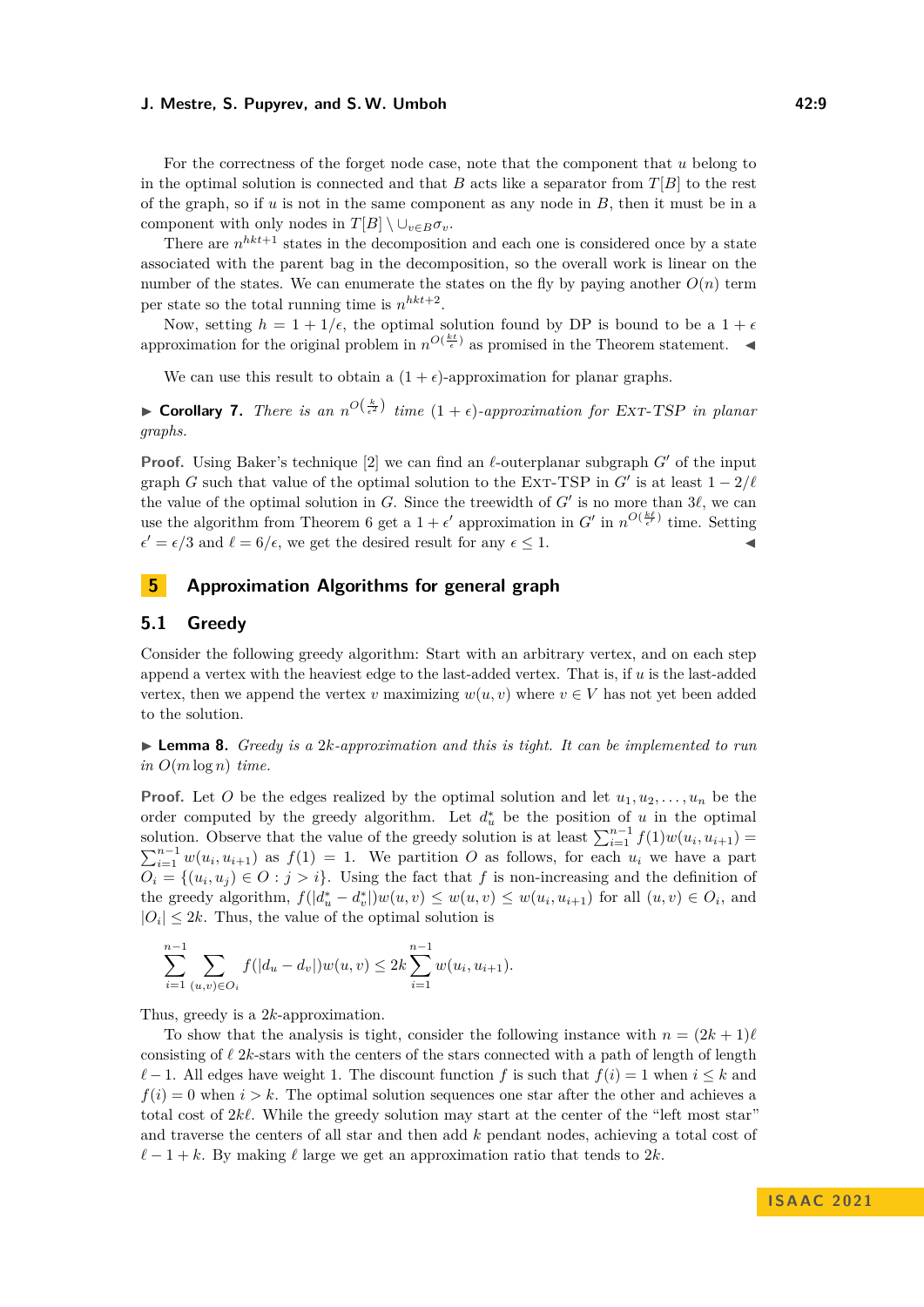#### **42:10 On the Extended TSP Problem**



**Figure 3** Tight instance for greedy. Optimal solution can realize 2*kℓ* edges while Greedy may end up realizing only  $\ell - 1 + k$  edges.

For the implementation, we need to maintain a maximum priority queue with the nodes that are yet to be added to the greedy solution. The value associated with node *u* is the weight of the edge connecting *u* to the last node in the current partial greedy solution. When a new node is added to the greedy solution, this causes the priority of certain vertices to be updated (up for those incident on *u* or down for those incident on the second last-node of the partial solution, or either direction if incident on both nodes). The key observation is that each edge can cause the priority of a node to be changed twice (once when the first endpoint is added to the solution and again when that endpoint stops being the last node of the greedy solution). Therefore, the total number of priority updates is  $O(m)$ , which using a simple binary heap yields the desired time.

## **5.2 Cycle cover based algorithm**

We can do slightly better if we use a maximum weight cycle cover as the basis for our solution. A similar approach has been used to design approximation algorithms for max-TSP [\[13\]](#page-12-4).

**• Theorem 9.** *There is a polynomial time*  $\left(1+\frac{1}{k+1}\right)$  *k*-approximation for Ext-TSP in *general graphs.*

**Proof.** Let *A* be a maximum weight set of edges such that the degree of every node is at most 2. This problem is also known as maximum weight simple 2-matching and can be reduced to regular maximum weight matching [\[27,](#page-13-15) Ch. 30]. Note that *A* is a collection of paths and cycles in *G*. If there exists a cycle *C* in *A*, we break *C* by removing the lightest edge. This gives us a collection of paths *A*′ . Sequencing each path gives a solution to the EXT-TSP problem with value at least  $w(A')$ .

Now, given a solution to the EXT-TSP problem with value OPT, we claim that we can construct a solution to the degree bounded problem that has value at least  $\text{OPT}/k$ . To see this, note that the weight of the edges whose endpoints are at distance *exactly i* for  $i = 1, \ldots, k$  is a candidate solution for *A*. It follows then that  $w(A) \ge 0$ PT/k.

This is because the edges that are counted towards the objective in Ext-TSP have maximum degree 2*k* and that solution can be scaled down by a factor of *k* to get a fractional solution to an exact LP formulation of the degree bounded problem. Thus, we get that  $w(A) \geq \text{OPT}/k$ .

Let alg be the value of the solution found by our algorithm. Consider a cycle *C* in *A* with length  $\ell = |C|$ . Let *e* be the edge in *C* with minimum weight. Therefore, *C* contributes at least  $w(C) - w(e) + f(\ell - 1)w(e)$  to ALG. Since  $w(e) \leq w(C)/\ell$ , we can further simplify the previous expression to

$$
w(C)\left(1-\frac{1-f(\ell-1)}{\ell}\right).
$$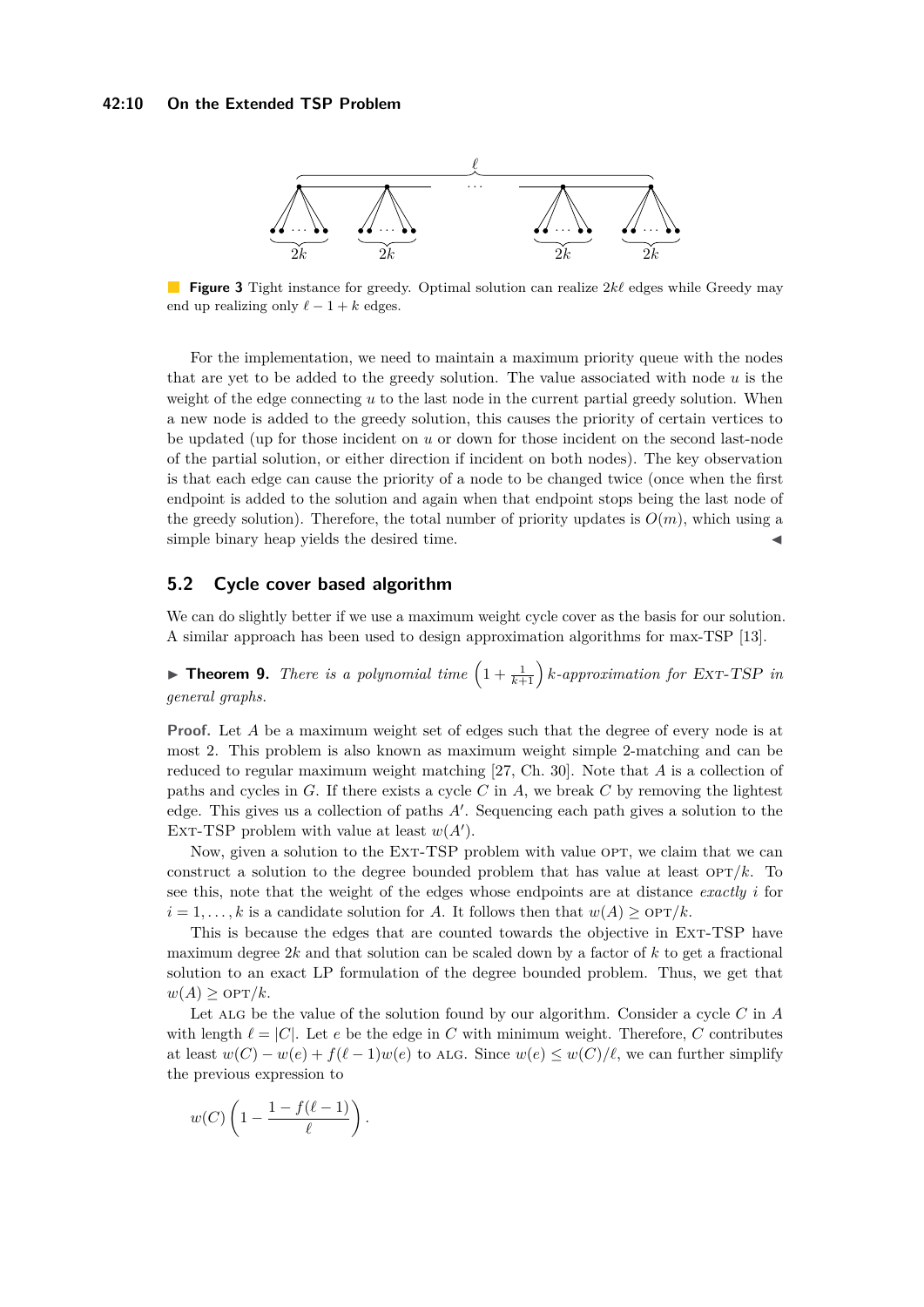Now if each cycle *C* in *A* had length at least  $\ell > k + 1$ , the weight of  $C \cap A'$  would be at least  $w(C)$   $\left(1-\frac{1}{k+2}\right)$ . Let ALG be the cost of the solution found by our algorithm. Then

$$
ALG \ge w(A') \ge \frac{k+1}{k+2}w(A) \ge \frac{k+1}{(k+2)k}
$$
OPT,

which matches the approximation factor of  $k+1$  promised in the theorem statement. Unfortunately, cycles can be as small as  $\ell = 3$ , which depending on f could yield a worse approximation factor, so we need a different approach to our analysis.

Let  $\ell^*$  be the number in  $[3, 4, \ldots, k+2]$  maximizing  $\frac{1-f(\ell^*-1)}{\ell}$  $\frac{\ell}{\ell}$ . Using the same reasoning as above, we see that

$$
ALG \geq w(A) \left( 1 - \frac{1 - f(\ell^* - 1)}{\ell^*} \right).
$$

The first thing to note is that if  $\ell^* = k + 2$  then the above analysis yield the desired approximation, so from now one assume  $\ell^* < k + 2$  and  $\frac{1 - f(\ell^* - 1)}{\ell^*}$  $\frac{(\ell^*-1)}{\ell^*} > \frac{1}{k+2}$ , or equivalently, that

$$
1 - \frac{\ell^*}{k+2} > f(\ell^* - 1).
$$

Consider the edges realized by the optimal solution and split them into *X* and *Y* . The first set, *X*, are the edges whose endpoints are at distance at most  $\ell^* - 2$  from each other; the second set, *Y*, are the edges whose endpoints are at distance between  $\ell^* - 1$  and *k*. Notice that

$$
OPT \le w(X) + f(\ell^* - 1)w(Y),
$$

since all edges in *Y* are discounted at least  $f(\ell^* - 1)$ , and that

$$
w(A) \ge \max \left\{ \frac{w(X)}{\ell^* - 2}, \frac{w(Y)}{k - \ell^* - 2} \right\},\,
$$

since we can use the same scaling argument on *X* or *Y* but using a smaller scaling factor since the vertices in those edges sets have smaller degrees; namely,  $2\ell^* - 2$  and  $2(k - \ell^* - 1)$ respectively. Putting the above two inequalities together we get

$$
OPT \le (\ell^* - 2)w(A) + f(\ell^* - 1)(k - \ell^* - 2)w(A)
$$
  
 
$$
\le \frac{(\ell^* - 2) + f(\ell^* - 1)(k - \ell^* - 2)}{\left(1 - \frac{1 - f(\ell^* - 1)}{\ell^*}\right)} \text{ALG.}
$$

Think of the above upper bound on the approximation ratio opt*/*alg as a function of *f*( $\ell^*$  − 1). We want to find the value  $0 \le f(\ell^* - 1) \le 1 - \ell^*/(k+2)$  that yields the worst bound on the approximation ratio. The upper bound is the ratio of two linear functions of *f*( $\ell^*$  − 1) and is thus maximized when either  $f(\ell^* - 1) = 0$  or  $f(\ell^* - 1) = 1 - \ell^*/(k+2)$ . If  $f(\ell^*-1) = 0$ , the ratio simplifies to  $\frac{\ell^*-2}{1-1/\ell^*}$ , which in turn is maximized at  $\ell^* = k+2$  and yields a ratio of  $k + \frac{k}{k+1}$ , as desired. Finally, if  $f(\ell^* - 1) = 1 - \ell^*/(k+2)$ , we again get the same approximation ratio.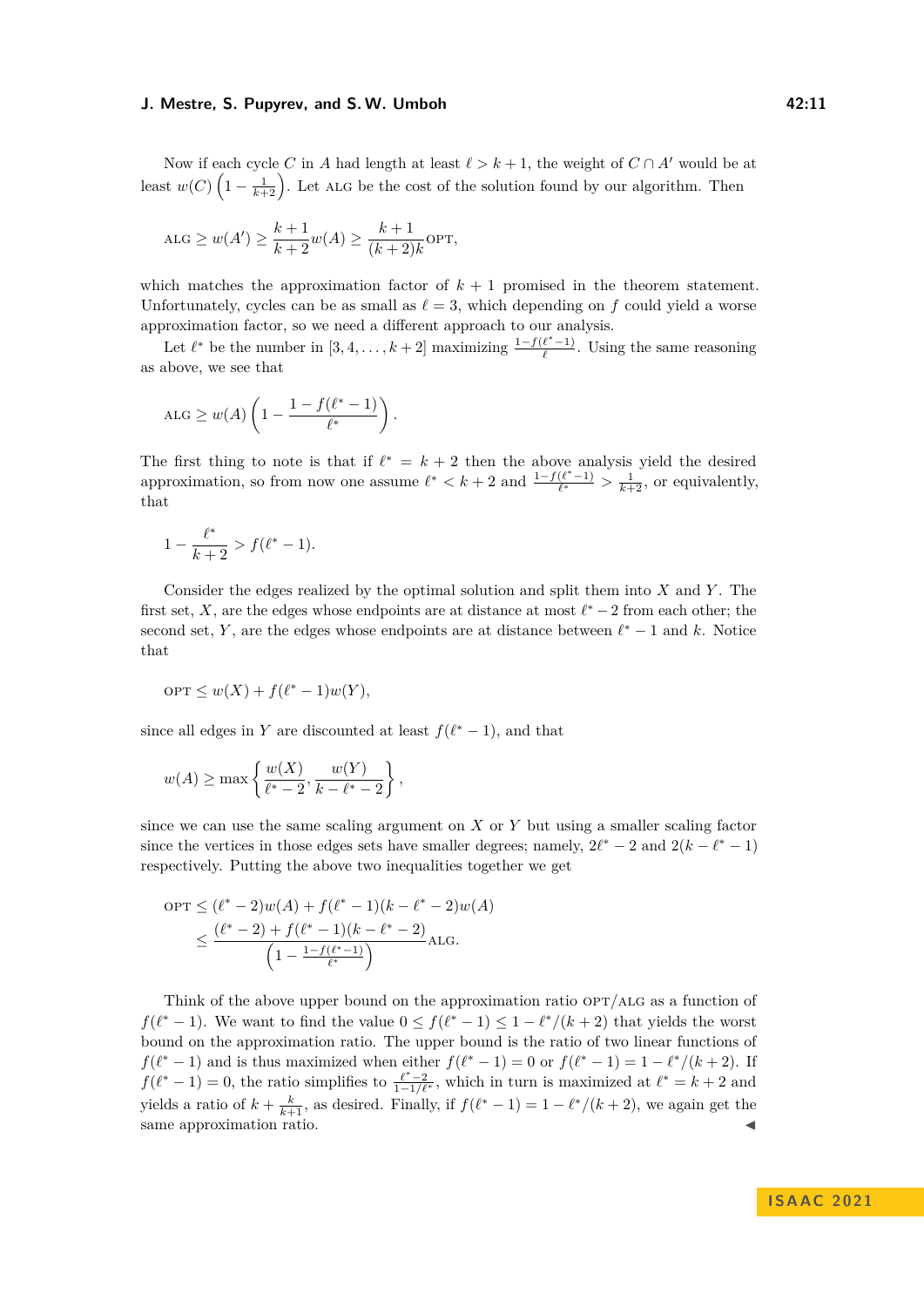#### **42:12 On the Extended TSP Problem**

## **5.3 Local search algorithm**

So far all the algorithms we have presented in this section have polynomial running times that are independent of k. If we are willing to have algorithms that run in  $n^{O(k)}$  we can get arbitrarily good approximations.

Our local search algorithm is parameterized by an integer value  $\ell \geq k$ . The algorithm maintains a solution *τ* and performs local search moves where some subset of *ℓ* nodes are taken out of  $\tau$  and sequenced optimally and attached to the end of the solution. At each step we perform the best such move and we stop once there is no move that improves the solution.

▶ **Lemma 10.** *A local optimal solution is a*  $2 + \frac{2}{\ell/k-1}$  *approximation for the ExT-TSP in general graphs.*

**Proof.** We will use the following notation throughout this proof: For a given solution *τ* and a permutation  $\sigma$  of  $\ell$  elements, let  $\tau - \sigma$  the permutation of  $n - k$  elements that we get by removing the nodes in *σ* from *τ* . Also, let *τ* |*σ* be the permutation obtained by concatenating *σ* to *τ* − *σ*. Finally, let  $w_{\sigma}(\tau)$  be the discounted weight of edges realized by  $\tau$  that are incident on vertices in  $\sigma$ , and  $w(\tau)$  be the discounted weight of all edges realized by  $\tau$ , i.e. the value of *τ* .

Assume that  $\tau$  is locally optimal; namely, that no local move can improve its value:

 $w(\tau) \geq w(\tau|\sigma)$   $\forall \sigma : |\sigma| = \ell.$ 

Notice that  $w(\tau) \leq w(\tau - \sigma) + w_{\sigma}(\tau)$  and that  $w(\tau|\sigma) \geq w(\tau - \sigma) + w(\sigma)$ . Therefore, a weaker necessary condition for being locally optimal is that

$$
w_{\sigma}(\tau) \ge w(\sigma) \quad \forall \sigma : |\sigma| = \ell.
$$

Let us build a a collection for  $n + \ell$  sub-sequences of the optimal solution by sliding a window of size  $\ell$  over opt. Call the resulting collection *S*. Adding up the above inequality for all  $\sigma \in S$  we get

$$
\sum_{\sigma \in S} w_{\sigma}(\tau) \ge \sum_{\sigma \in S} w(\sigma).
$$

Notice that every edge realized by  $\tau$  can appear in at most  $2\ell$  terms in the left-hand side of the above inequality (this is because every endpoint appears in at most  $\ell$  permutations), while every edge realized by OPT must appear in at least  $\ell - k$  terms in the right-hand side of the above inequality. These observation imply the following relation between  $\tau$  and OPT

$$
2\ell w(\tau) \ge (\ell - k)w(\text{OPT}),
$$

which in turn finish off the proof of the lemma.

Of course, the issue with the above algorithm is that it is not clear how to compute a locally optimal solution. However, we can use the standard technique of only making a move if it improves the value of the objective by at least  $\delta/nw$ (OPT). This guarantees that we do not perform more than  $n/\delta$  and degrades the approximation ratio by no more than  $2\delta$ . This yields an algorithm that runs in  $O(n^{\ell+1}/\delta)$  time.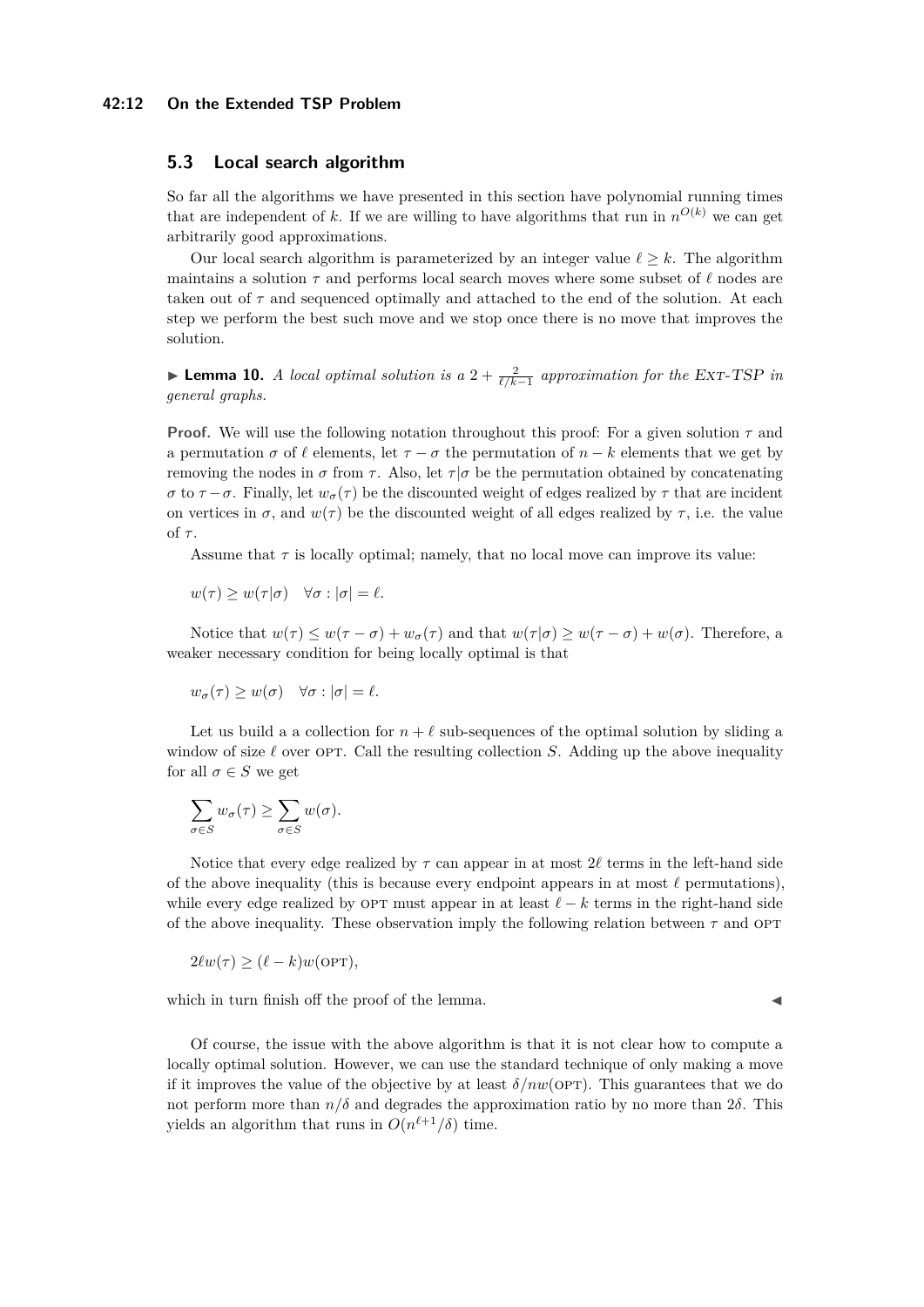## **6 Conclusions and open problems**

Our results can be generalized slightly. For example, one can get similar results for discount functions *f* that are non-symmetric (i.e.,  $f(u, v) \neq f(v, u)$ ), or when the block sizes are non-uniform. There are, however, some interesting questions that remain unanswered: **1.** Is there a polynomial-time *O*(1)-approximation, independent of *k*?

**2.** Is there an exact  $\mathcal{O}(f(k,t)n^{O(k)})$  time algorithm where *t* is the treewidth of the instance?

On the other hand, there are a few things that we can rule out. Note that we cannot expect  $(1 + \epsilon)$ -approximations even in  $n^{O(k)}$  time since that would contradict APX-hardness of Max TSP, and we cannot expect to get exact algorithms for bounded treewidth instances in  $n^{o(k)}$  time either due to MIN BANDWIDTH hardness.

#### **References**

- <span id="page-12-0"></span>**1** Dimitris Achlioptas, Marek Chrobak, and John Noga. Competitive analysis of randomized paging algorithms. *Theor. Comput. Sci.*, 234(1-2):203–218, 2000. [doi:10.1016/S0304-3975\(98\)](https://doi.org/10.1016/S0304-3975(98)00116-9) [00116-9](https://doi.org/10.1016/S0304-3975(98)00116-9).
- <span id="page-12-14"></span>**2** Brenda S. Baker. Approximation algorithms for np-complete problems on planar graphs. *Journal of the ACM*, 41(1):153–180, 1994.
- <span id="page-12-11"></span> $3$  Moses Charikar, Mohammad Taghi Hajiaghayi, Howard J. Karloff, and Satish Rao.  $\lg^2$ spreading metrics for vertex ordering problems. *Algorithmica*, 56(4):577–604, 2010.
- <span id="page-12-2"></span>**4** Zhi-Zhong Chen, Yuusuke Okamoto, and Lusheng Wang. Improved deterministic approximation algorithms for max TSP. *Inf. Process. Lett.*, 95(2):333–342, 2005.
- <span id="page-12-6"></span>**5** Markus Sortland Dregi and Daniel Lokshtanov. Parameterized complexity of bandwidth on trees. In *International Colloquium on Automata, Languages, and Programming*, pages 405–416. Springer, 2014.
- <span id="page-12-10"></span>**6** Chandan K. Dubey, Uriel Feige, and Walter Unger. Hardness results for approximating the bandwidth. *J. Comput. Syst. Sci.*, 77(1):62–90, 2011.
- <span id="page-12-3"></span>**7** Szymon Dudycz, Jan Marcinkowski, Katarzyna E. Paluch, and Bartosz Rybicki. A 4/5 approximation algorithm for the maximum traveling salesman problem. In *Proc of 19th International Conference on Integer Programming and Combinatorial Optimization*, volume 10328, pages 173–185, 2017.
- <span id="page-12-12"></span>**8** Guy Even, Joseph Naor, Satish Rao, and Baruch Schieber. Divide-and-conquer approximation algorithms via spreading metrics. *J. ACM*, 47(4):585–616, 2000. [doi:10.1145/347476.347478](https://doi.org/10.1145/347476.347478).
- <span id="page-12-7"></span>**9** Uriel Feige. Approximating the bandwidth via volume respecting embeddings. *J. Comput. Syst. Sci.*, 60(3):510–539, 2000.
- <span id="page-12-13"></span>**10** Uriel Feige and James R. Lee. An improved approximation ratio for the minimum linear arrangement problem. *Inf. Process. Lett.*, 101(1):26–29, 2007. [doi:10.1016/j.ipl.2006.07.](https://doi.org/10.1016/j.ipl.2006.07.009) [009](https://doi.org/10.1016/j.ipl.2006.07.009).
- <span id="page-12-8"></span>**11** Uriel Feige and Kunal Talwar. Approximating the bandwidth of caterpillars. *Algorithmica*, 55(1):190–204, 2009.
- <span id="page-12-1"></span>**12** Amos Fiat, Richard M. Karp, Michael Luby, Lyle A. McGeoch, Daniel Dominic Sleator, and Neal E. Young. Competitive paging algorithms. *J. Algorithms*, 12(4):685–699, 1991. [doi:10.1016/0196-6774\(91\)90041-V](https://doi.org/10.1016/0196-6774(91)90041-V).
- <span id="page-12-4"></span>**13** Marshall L. Fisher, George L. Nemhauser, and Laurence A. Wolsey. An analysis of approximations for finding a maximum weight hamiltonian circuit. *Oper. Res.*, 27(4):799–809, 1979.
- <span id="page-12-9"></span>**14** Anupam Gupta. Improved bandwidth approximation for trees and chordal graphs. *J. Algorithms*, 40(1):24–36, 2001.
- <span id="page-12-5"></span>**15** Refael Hassin and Shlomi Rubinstein. An approximation algorithm for the maximum traveling salesman problem. *Inf. Process. Lett.*, 67(3):125–130, 1998.